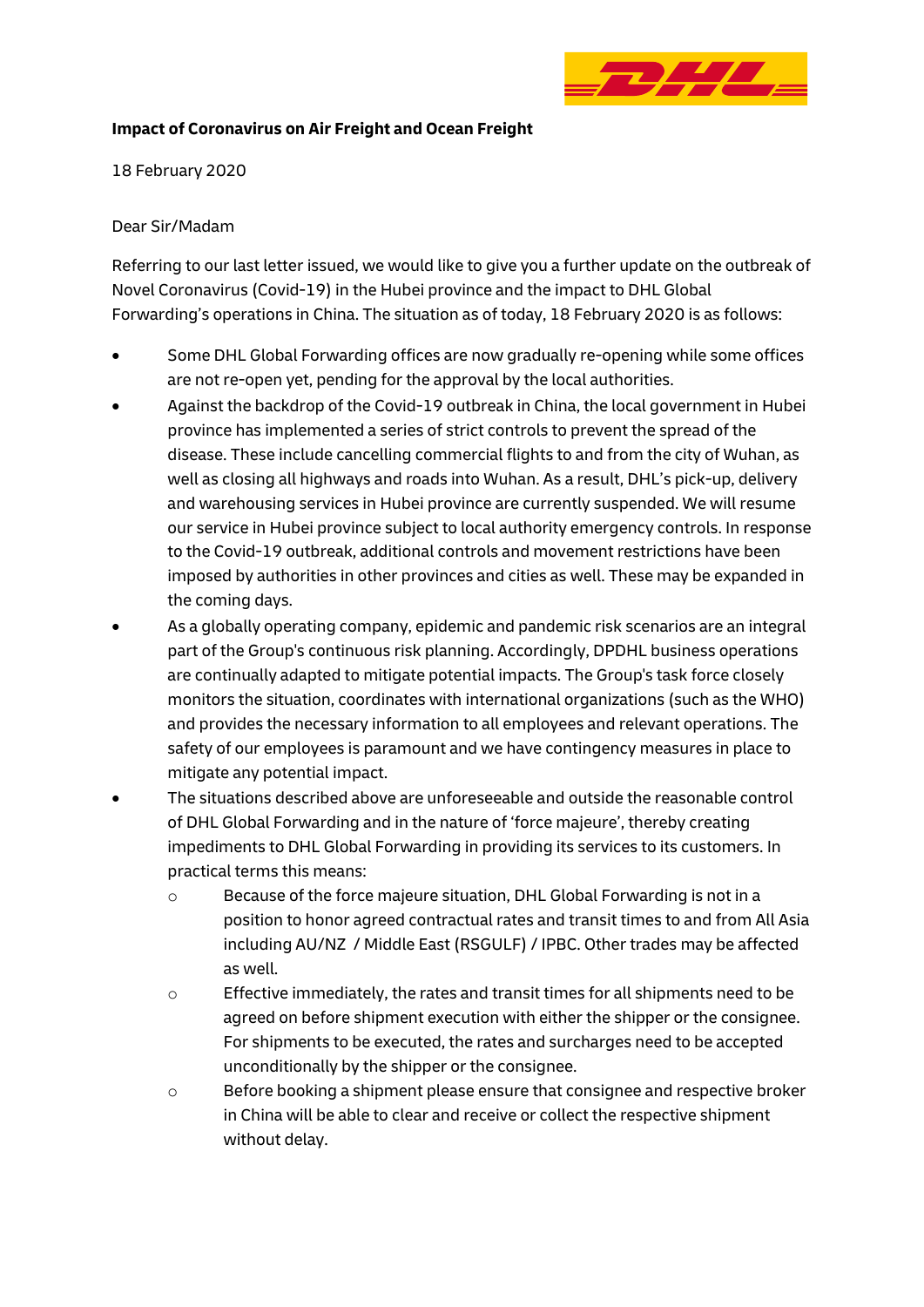### **Air Freight**

- The large number of cancellations of both passenger and freighter flights combined with factory and logistics operations restarting in the coming weeks are expected to cause an air freight capacity shortage that could last until April. In total, more than 25,000 flights have been canceled per week so far, reducing air freight capacity by approximately 50%. The situation is very fluid with new announcements being made without any prior notice by carriers for flight cancellations or government authorities imposing new restrictions on movement within cities.
- DHL Global Forwarding is working closely with its carriers and other partners to identify transport shipments to and from China using alternative solutions such as charter flights. We secured dedicated charter capacity for Europe-China-Europe and US-China-US. Please reach out to your account manager or customer service representative to discuss the possibilities of delivering cargo to/from China using charter flights.
- Contractual storage fees in China apply for all shipments up to 12 February 2020; after 12 February 2020 a fee of EUR 0.08 per kg per day (or CNY0.60 per kg per day) will apply.

#### **Ocean Freight**

• Shipping lines have announced extensive blank sailing programs for their vessels until the end of February. About 82 trans-Pacific sailings have been canceled into March, taking out around 198,500 TEU off the market, while carriers have blanked around 54 sailings in total for trade between Asia and Europe, accordingly to Sea-Intelligence Maritime Consulting. DHL Global Forwarding's space allocations with carriers are being impacted.

With the extended Lunar New Year holidays and concerns regarding the spread of the Covid-19, terminal operations and pick-up of inbound containers in China have been slow. Consequently, most reefer plugs at the yards of all container terminals in Shanghai, Ningbo and Tianjin (Xingang) are already being occupied. Carriers have to divert reefer cargo to other ports. To cover the additional costs, some of carriers have imposed the Port Congestion Surcharge (PCS) for reefer containers imported into Shanghai, Ningbo and Tianjin (Xingang) with effect immediately. For shipments that have been or will be rerouted, PCS will be calculated at the time of the reloading as soon as space is available on these terminals. If shipments are affected, we will inform our customers accordingly. Please understand that while we are trying our best to safeguard your cargo, all related costs will be billed to the consignee.

To support urgent shipments for our customers particularly cargo to US, we will extend our MMEX (Miami Multimodal Express) service – a regular weekly consolidation service export from SHA to LAX. This option is to serve China-US lane (Express FCL or Express LTL/FTL). For details, please reach out to your account manager.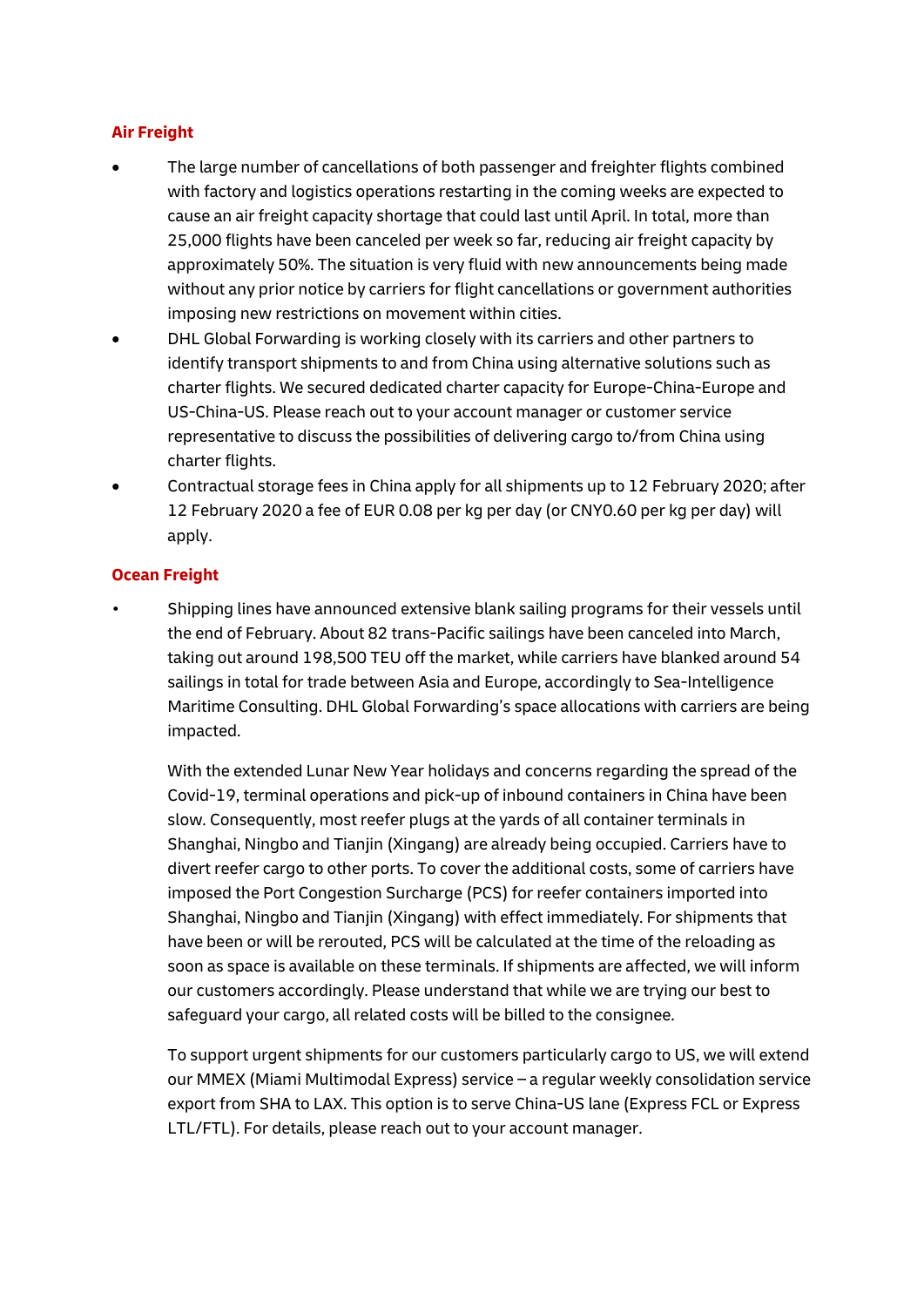With strict control for trucking across provinces & self-quarantine request to people return from their home town to the working place, there is severe shortage of truck drivers which leads to very limited trucking resource. The situation in Shanghai, Jiangsu, Zhejing and Anhui area is more challenging. To manage this challenge, we now offer the barge solutions to Shanghai Waigaoqiao and Yangshan for customers in some cities of Anhui, Jiangsu and Zhejiang Province, with the transit time of  $5 - 8$  days. Please contact your account manager if you wish to use this option.

- Trucking availability has been reduced to 40% within the Shanghai city area, while capacity is been down to 10 percent from Shanghai to other cities as drivers reject trips to inland provinces to maximize the number of runs per day. No driver from outside Tianjin were reportedly allowed to enter the city, while only 10 percent of the local drivers were able to offer services. These developments have led to delays and a sharp increase in trucking prices. If shipments are affected, we will work closely with our customers to determine the best course of action in their specific case.
	- Caused by severe equipment imbalances and a multitude of blank sailings, a peak season surcharge for all container types in addition to a congestion surcharge for reefer equipment are currently expected to be implemented with the below mentioned levels:

# **Port of Loading: NCUK EUR to Port of Discharge: Middle East (RSGULF) / IPBC / All Asia including AU/NZ**

USD 300 per 20´dc, ot/fr in gauge USD 500 per 40´dc, hc, fr/ot in gauge USD 750,00 per reefer container USD 10,00 w/m for LCL cargo **Port of Loading: MED EUR to Port of Discharge: Middle East (RSGULF) / IPBC / All Asia including AU/NZ**

USD 200 per 20´dc, ot/fr in gauge USD 400 per 40´dc, hc, fr/ot in gauge USD 750,00 per reefer container USD 8,00 w/m for LCL cargo For reefer containers a port congestion fee of USD 1000,00 per reefer applies with immediate effect.

Increased equipment repositioning distances may cause additional fees for pre- and on-carriage. We reserve the right to adjust above surcharges if circumstances require.

We strongly recommend to prepare for possible equipment imbalances in Europe which may affect your supply chain planning. Please do consider [China Rail](https://www.logistics.dhl/dk-en/home/our-divisions/global-forwarding/rail-freight.html) o[r Air Services](https://www.logistics.dhl/dk-en/home/our-divisions/global-forwarding/air-freight.html) for urgent shipments.

There is so far no reports of DHL Global Forwarding staff in China and Hong Kong becoming infected with Covid-19. The company has undertaken significant preventive and proactive measures during the period to ensure we best safeguard our employees' health and safety and